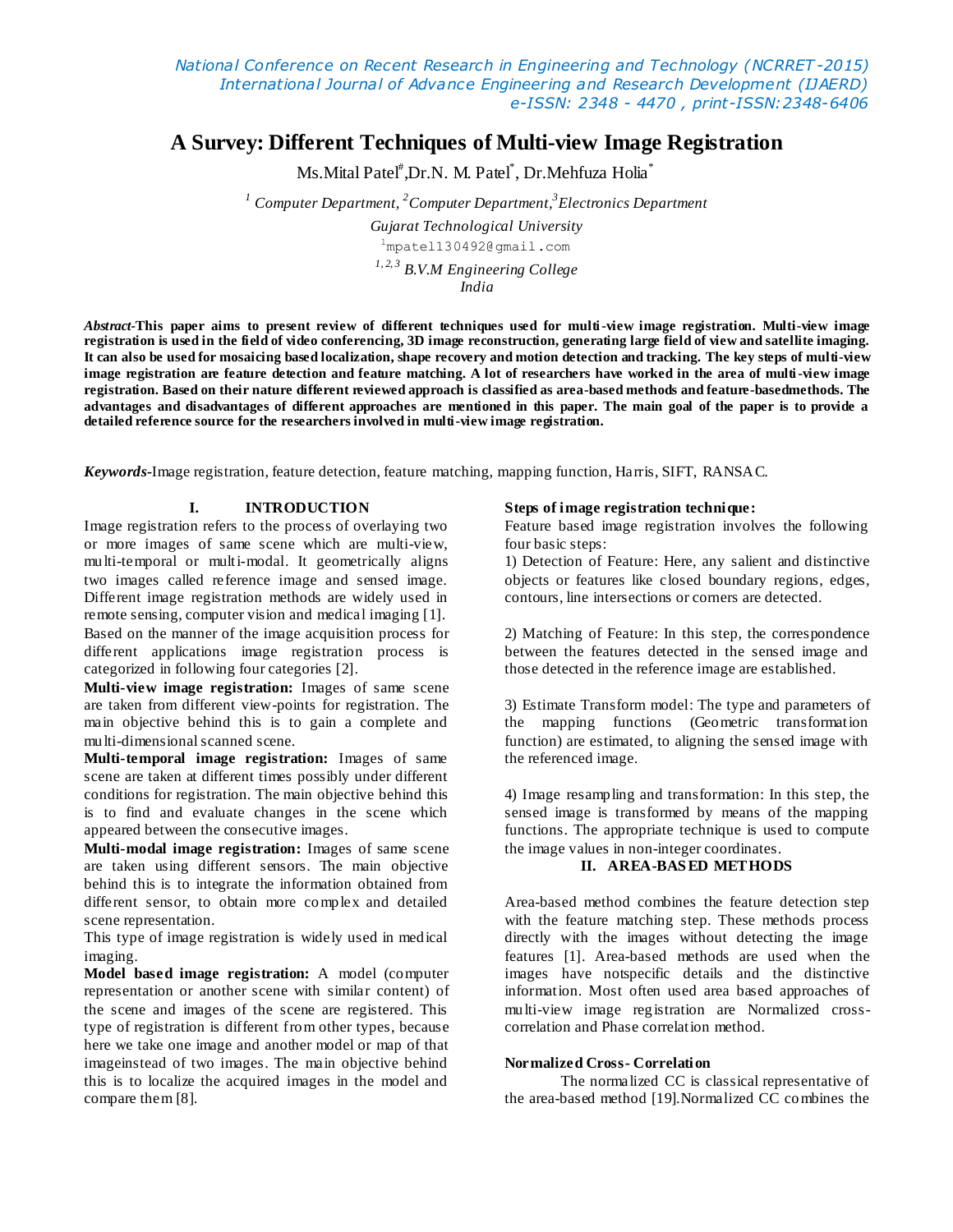feature matching step and feature detection step of the multi-view image registration. This method establishes correspondence between images by calculating crosscorrelation. There are two images called sensed image and reference image used cross correlation to calculate the maximum similarity between them [1]. This measure of correspondence is computed for window pairs from the sensed and reference images and its maximum is searched. The window pairs for which the supreme value is achieved are set as the corresponding ones. CC based multi-view image registration can precisely align mutually translated image, and it can also be effectively applied when slight rotation and translation are present. Two main drawbacks of the correlation-like methods are the flatness of the similarity measure maxima and high computational complexity.

#### **Phase Correlation**

Phase correlation method is based on the Fourier Shift Theorem. If the acceleration of the computation speed is needed or if the images were acquired under varying conditions or they are corrupted by frequency dependent noise, then Fourier methods are preferred rather than correlation-like methods [11]. Phase correlation method operates in frequency domain for finding the translation and rotation parameters and used them for multi-view image registration. It calculates the cross-power spectrum of the sensed and referenced images and looks for the location of the maximum peak in its inverse.

Vinod G.R and Mrs. Anita R [3], proposed an approach for Automatic Image Mosaicing based on Fast Fourier Transform (FFT).This paper proposed FPGA implementation technique to generate a panoramic image by combining partially overlapped images. They used weighted average blending method, to remove the seam if appear in image mosaicing which improve the quality of output image. From experimental result they found that the proposed approach is very efficient in mosaicing multiple images with large overlaps.

#### **II. FEATURE –BAS ED METHODS**

The feature-based methods are mostly used when images contain enough distinctive and effectively detectable objects. It is based on the extraction of any salient structures or features in the images. The comparability of detected features in the reference and sensed images is assumed by the invariance and accuracy of the feature detector and by the overlap criteria [22].Using the image features detected from corresponding images taken from different viewpoints, multi-view image registration is achieved. Any salient and distinctive objects or features like closed boundary regions, edges, contours, line intersections or corners are detected as feature. Different methods often used to detect edges are Robert operator, Sobel operator [18], Prewitt

operator, and Canny operator and Krish operator. Compare to other features corners are invariance of imaging geometry and they are well perceived by a human observer. They are widely used as control points. Chris Harris, Mike Stephens [23] proposed a combined edge and corner detection method. Hemlata Joshi,Mr. KhomLal Sinha proposed combined Harris and sift feature detection algorithm [16]**.** Feature based methodsdetect distinctive features from each images and matches these features to establish a global correspondence.

#### **Harris Corner Detector**

Harris corner detector is a well-known corner detector algorithm due to its invariance to rotation, illuminations variation and image noise which has been proposed in 1988 [22]. It is based on intensity in which corner point is detected with variation of gray value in small window size. Harris promotes a formula that can be calculated out the variation of gray value in any direction [4].

$$
Z_{(p,q)}(x,y) = \sum w(x,y) [I(x + p, y + q) - I(x,y)]^2 ... (1)
$$

For each pixel  $(x, y)$  in the given image find the autocorrelation matrix M

$$
M = \sum_{x,y} w(x,y) \begin{bmatrix} I_x^2 & I_x I_y \\ I_x I_y & I_y^2 \end{bmatrix} \dots \dots \dots \dots \dots \dots \dots \tag{2}
$$

Where  $I_{x \text{ and } I_{y}}$  is image differences in x and y direction calculated using Gaussian function

C.Harris and M.J.Stephen given corner response function for practical situation:

$$
R = Det M - k (trace M)^{2}
$$
 (3)

Where,  $Det M = \lambda_1 \lambda_2$  and  $trace M = \lambda_1 + \lambda_2$  and k is constant.

If variation of gray value at a given point is greater than the threshold than that point are considered as the corner point. The Disadvantage of this method is it is not invariant to large scale changes [7].

#### **SUSAN Corner Detector**

Smith and Brady proposed robust Smallest Universal Segment Assimilating Nucleus (SUSAN) corner detection method [25].This method was based on the concept of USAN. The USAN is defined by scanning the whole image by placing a circular mask at each pixel in the image. Then compare the Brightness of each pixel within the mask with the brightness of center point, if the brightness difference is less than the given threshold. All the pixels sustaining the condition constitute a region called USAN. Then setting area threshold and comparing it with USAN's area to get corner response function. This method is robust to noise and less affected by rotation [13].

### **SIFT Feature Detector**

Scale Invariant Feature transform (SIFT) was proposed as a method to extract and describe feature point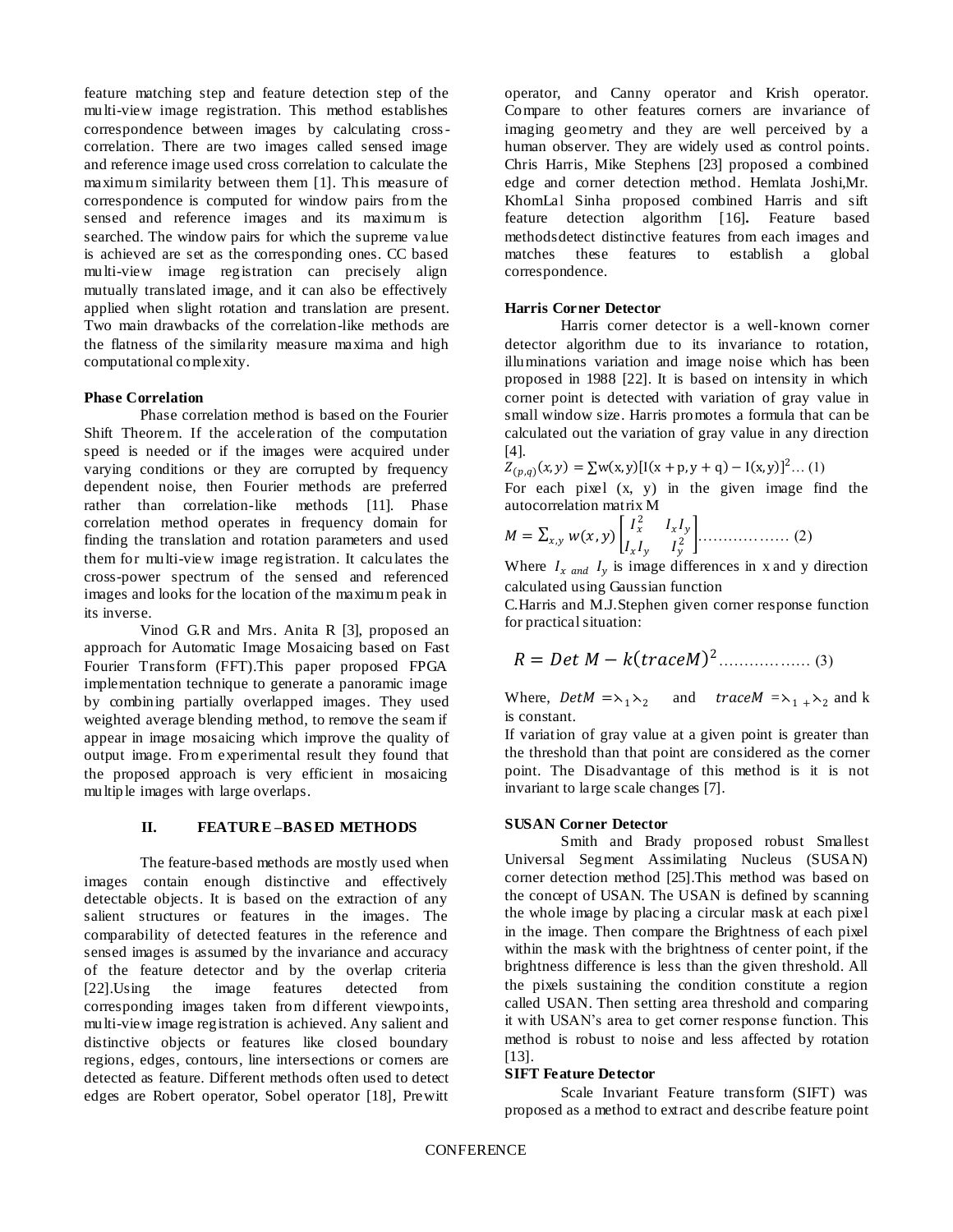[7]. The registration performed using SIFT is capable of handling the difference in spectral content, rotation, scale, translation and change in illumination [16]. SIFT consist of following four main steps.

1) Scale-space Extrema Detection, in which search over scale space using a Difference of Gaussian (DoG) function to identify potential interest points that are invariant to scale and orientation.

2)Feature Point Localization ,in this the location and the scale of each detected point are determined and reject the feature point that have low contrast or are poorly localized along an edge.

3) Assign one or more orientation to each feature point location based on local image gradient directions.

4)Feature Point Description, in which a feature descriptor is created by first computing the gradient and orientation at each image sample point in region around the feature point location.

This method is very suitable for object detection in images with high resolution, but the running time of a SIFT algorithm is large as it takes more time to compare two images [12].N. NagaRaju, T. Satya savitri and Ch. A. Swamy [6], proposed a new Automatic Image Registration (AIR) approach based on SIFT. They applied the combination of image segmentation, SIFT and principle component analysis (PCA), which is followed by a robust procedure of outlier removal. The proposed method is widely applicable in remote sensing.

## **FAST Corner Detector**

FAST is a corner detector algorithm proposed by Tranjkovic and Hedley in 1998. In this method, the detection of corner was prioritized over edges as corners were found to be the good features to be matched because it shows a two dimensional intensity change, and thus well distinguished from the neighboring points. FAST corner detector uses a corner response function (CRF) that gives a numerical value for the corner strength based on the image intensities in the local neighborhood. A multigrid technique is used to increase the computation speed of algorithm and for the suppression of false corner being detected. FAST is an accurate and fast algorithm that produces good localization and high point reliability, but its performance is poor in presence of noise [23].

#### **SURF Feature Detector**

Speeded up Robust Feature (SURF) is a scaleinvariant feature detector based on second order Hessian matrix. Three main steps of the SURF are Blob detection. Description and Matching. It speeded-up the detection process by keeping in view the quality of detected points and gives more focus on speeding-up the matching step [23]. SURF is extensively used in computer vision field. SURF has proven its efficiency and robustness in the invariant feature detection [27].

Vrushank H. Gandhi and Sandip R. Panchal [2] have given review of various techniques used for feature based multi-view image registration.To detect the various features like point, line, edge, corner, surface from the image different methods like, Basic sharpening filters ,LoG filters , Harris corner detector , DoG , SURF, SIFT, Canny edge detector and Wavelet based feature detection methods are discussed. The registration accuracy of feature-based techniques is high, but their structures are more complex compare to area-based technique. The main advantages of feature-based technique are their low computational complexity,fast calculation, insensitive to illumination changes and invariant to image rotation and scale.

## **RANSAC Algorithm**

Random Sample Consensus (RANSAC) is a robust iterative method originally proposed by Fishcler and Boller in 1981.It is used to compute the homography from a set of observed data which contain outliers. A basic assumption is that the data may consist of "inliers", which may be subjected to noise, and "outliers". Inliers are the data whose distribution can be explained by some set of model parameter and outlier are data that do not fit the model. RANSAC algorithm starts by randomly selecting the sets of corresponding points in reference and sensed image. For each possible set of four key points at the referenced image and their respective matches at the sensed image calculate the transformation matrix [20]. Using the transformation matrix, the symmetric transfer error is calculated for every matching point, and the inlier that are less than the threshold are counted. Then the same procedure is repeated for rest of keypoints. This procedure allows establishing the number of keypoint pairs that fits the model within certain tolerance [13]. The model that supports maximum number of keypoint pairs within a transform model is considered as optimal model. Then the model will transform the sensed image to the reference image, so that corresponding point in both images are spatially close to each other.

Fuli wu and Xiongo Fang [5] have presented the improved RANSAC algorithm to found homography based on the modified media flow filter, to detect wrong matches. This paper present new feature based image mosaicing algorithm. SIFT method was used for features localization and features are matched with priority search in k-d tree structure. After that, the improved RANSAC homography algorithm based on the modified median flow filter is applied. Then image composition and final mosaic can be generated. From experimental result they compare the normal RANSAC homography algorithm with the improved RANSAC homography algorithm and shown that there is no ghosting in the rectangular areas when used improved.

## **IV. ES TIMATION TRANS FORM MODEL**

After the feature detection and feature matching has been established, next step is construction of mapping function also called the transformation function. Select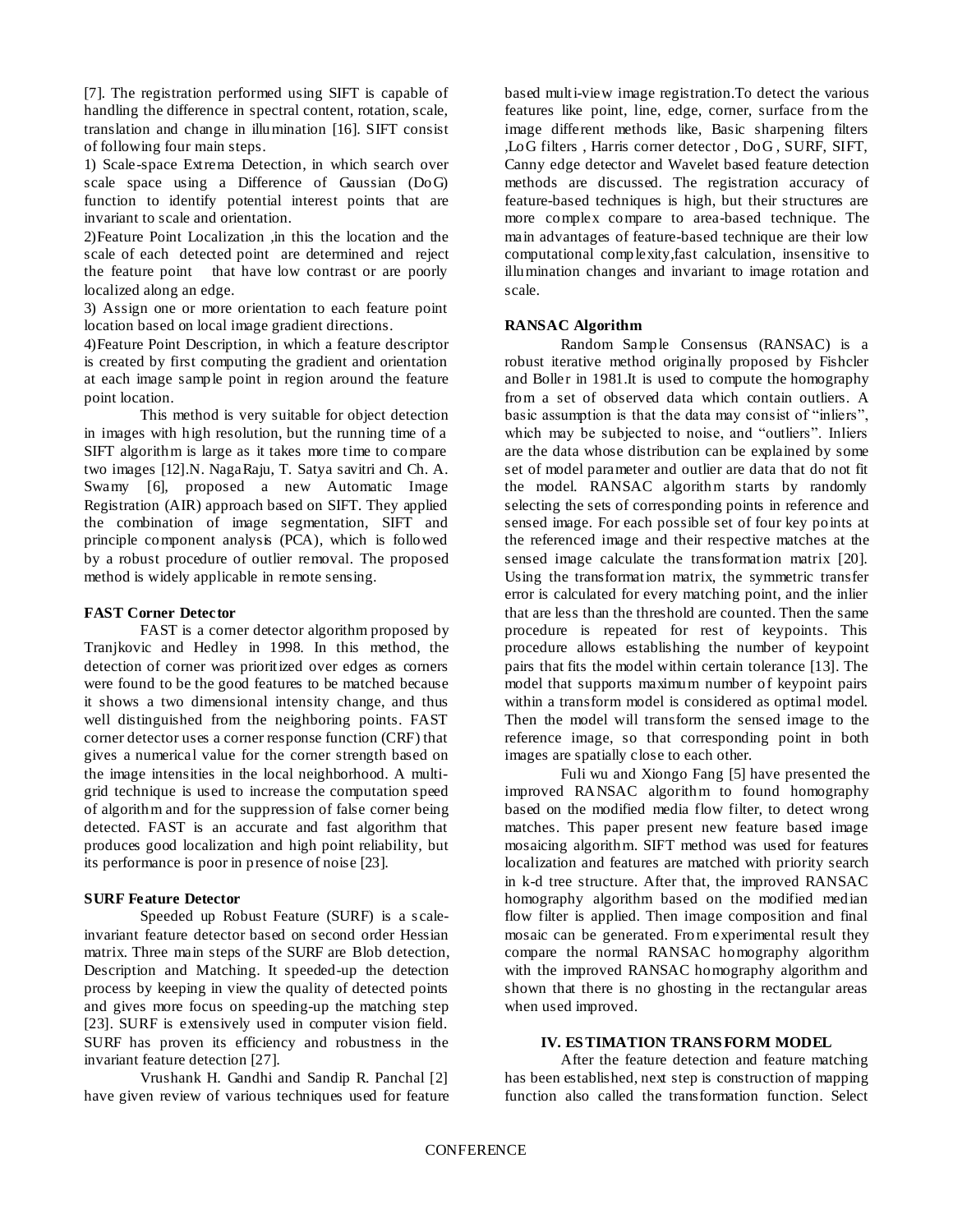the type of mapping function and then find the parameter of mapping function. Similarity transforms (rigid transform),affine transform, perspective projection and elastic transform are different mapping functions. The selection of the transformation function is depends on the geometric deformation of the sensed image [24]. Model of the transformation function can be divided into two broad categories according to the amount of image data they use. Global models use all control points for calculating one set of mapping function parameters valid for the entire image. Similarity transform is the simplest global transform model, which consist of translation, rotation and scaling. This model preserves angles and curvatures and is explicitly determined by two control points. Global models cannot properly handle images deformed locally. The local models treat the image as a composition of patches and the function parameters depends on the location of their support in the image [1].

## **V. CONCLUS ION**

In this paper different methods of multi-view image registration are discussed. For each technique a detailed explanation of techniques can be given which are used for detection of feature, matching of feature and transform model estimation. Area-based methods are used when the images have not specific details and the distinctive information. The feature-based methods are mostly used when images contain enough distinctive and effectively detectable objects. From this survey, a number of advantages and limitation were highlighted in each and every technique. It is experimental that area-based methods cannot applied when more complex transformation are present in images. The analysis proved that the feature-based methods will produce the accurate result and increase the speed of multi-view image registration compare to area -based methods.

## **ACKNOWLEDGMENT**

I am very grateful and would like to thank my guides Dr.N. M. Patel and Dr.Mehfuza Holia for their advice and continued support. Without them, it would have not been possible for me to complete this paper. I would like to thank all my friends for the thoughtful and mind stimulating discussion we had, which prompted us to think beyond the obvious.

# **VI. REFERENCES**

[1] Barbara Zitova and Jan Flusser ,"Image registration methods: a survey", Department of Image Processing, Institute of Information Theory and Automation, Academy of Sciences of the Czech Republic Pod, 182 08 Prague 8, Czech Republic, June **2003**.

[2] Vrushank H. Gandhi, Sandip R. Panchal", Feature Based Image Registration Techniques: An Introductory Survey", **2014**.

[3] Vinod. G. R., Mrs. Anita R, "Implementation of FFT Based Automatic Image Mosaicing",International Journal of Advanced Research in Electrical, Electronics and Instrumentation Engineering, Vol. 2, Issue 12, December **2013**.

[4] Ning Li, Lenan Wu, Shujian Zhang, "An Algorithm of Fast Corner Match For ImageMosaic" ,International Journal of Research and Reviews in Soft and Intelligent Computing (IJRRSIC) Vol. 1, No. 2, June **2011**.

[5] Fuli wu , Xiongo Fang, "An Improved RANSAC homography Algorithm for Feature Based Image Mosaic", Proceedings of the 7th WSEAS Int. Conf. on Signal Processing, Computational Geometry & Artificial Vision, Athens, Greece, August 24-26, **2007** 202.

[6] NagaRaju N., Satya savitri T**. ,** Ch. A. Swamy , "Image Registration Using Scale Invariant Feature Transform", International Journal of Scientific Engineering and Technology (ISSN : 2277-1581),Volume No.2, Issue No.7, pp. : 675-680 1 July **2013**.

[7] Ms. Ashwini P., Mrs. Jayalaxami H., "IMAGE MOSAICING USING SIFT AND CORNER DETECTION ALGORITHM", International Journal of Advanced Technology & Engineering Research (IJATER), Volume 4, Issue 2, March **2014** .

[8]Johannes Groen,David W illiams and Warren Fox,

" Model-based Multi-View Image Registration Method for Sas Images",NATO Undersea Research Centre,Viale San Bartolomeo 400, 19126 La Spezia, Italy.

[9] Md. Baharul Islam, Mir Md. Jahangir Kabir, "A New Feature-Based Image Registration Algorithm", Computer Technology and Application 4 (**2013**) 79-84, February 25, 2013.

[10] Geeta Hegde,Shaheen M.,Rekha V. B., Chandrakala, "Image Mosaicing using first order Moments and Pixel to Pixel Comparison" , International Journal of Advanced Research in Computer Science and Software Engineering ,Volume 4, Issue 3, March **2014**.

[11] Ms. Durga Patidar, Mr. Akshay Jain, "Automatic Image Mosaicing: An Approach Based on FFT",International Journal of Scientific Engineering and Technology(ISSN:Applied), Volume No.1.

[12]Hetal Patel,Pinal. J. Patel 2,Sandip G. Patel, "Comprehensive Study and Review of Image Mosaicing Methods",International Journal of Engineering Research & Technology (IJERT)Vol. 1 Issue 9, November- **2012** ISSN: 2278-0181